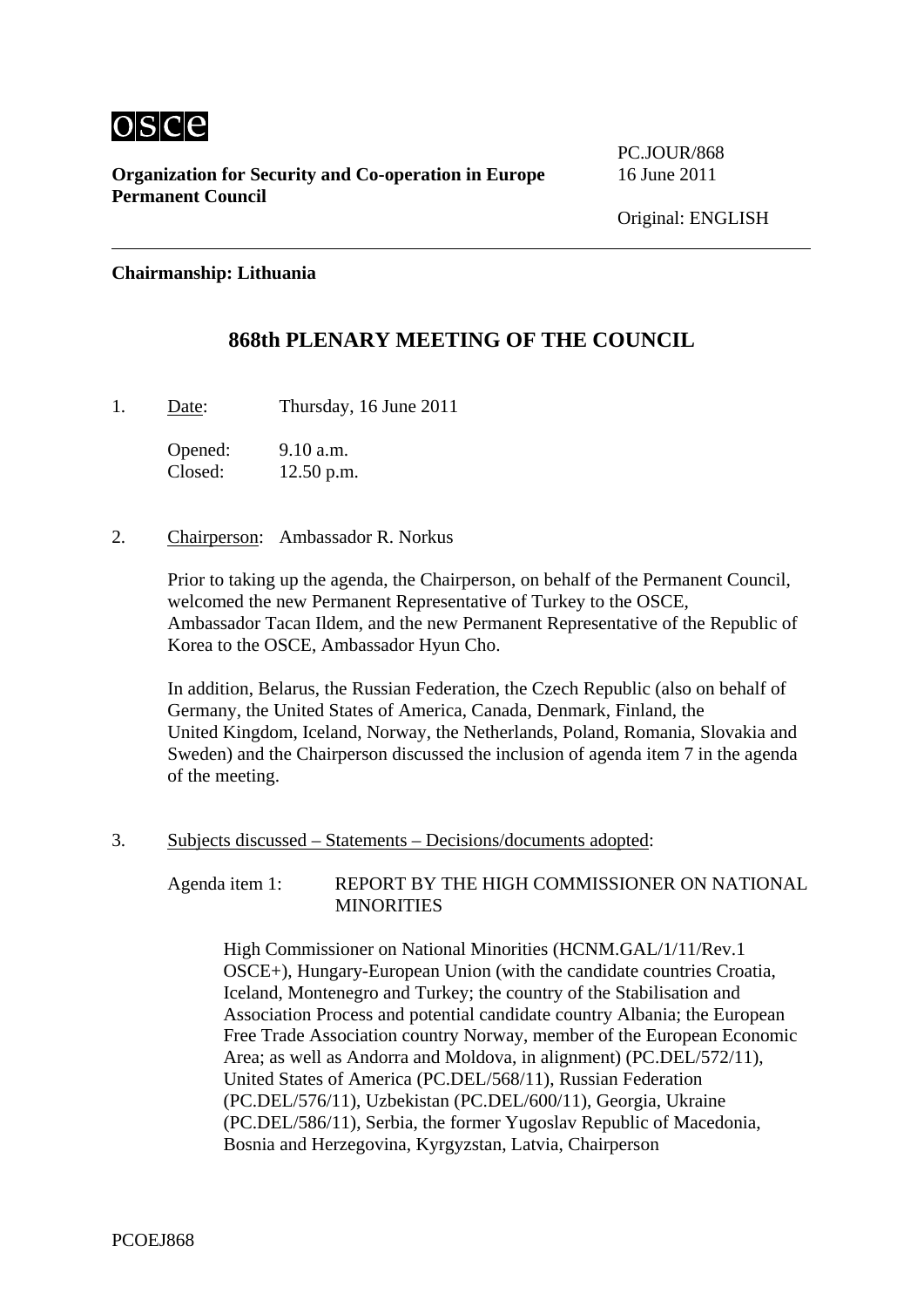#### Agenda item 2: OSCE PROJECT CO-ORDINATOR IN UKRAINE

Chairperson, OSCE Project Co-ordinator in Ukraine, Hungary-European Union (with the candidate countries Croatia, the former Yugoslav Republic of Macedonia, Iceland, Montenegro and Turkey; the countries of the Stabilisation and Association Process and potential candidate countries Albania, Bosnia and Herzegovina and Serbia; the European Free Trade Association country Norway, member of the European Economic Area; as well as Moldova, in alignment) (PC.DEL/573/11), United States of America (PC.DEL/569/11), Russian Federation (PC.DEL/577/11), Ukraine (PC.DEL/581/11 OSCE+)

Agenda item 3: REVIEW OF CURRENT ISSUES

*Human rights situation in the United States of America*: Belarus (PC.DEL/584/11), United States of America (PC.DEL/571/11)

Agenda item 4: REPORT ON THE ACTIVITIES OF THE CHAIRPERSON-IN-OFFICE

- (a) *Chairmanship Conference on Combating Drug Trafficking and Enhancing Border Security and Management in the OSCE Area, to be held in Vienna on 16 and 17 June 2011*: Chairperson (CIO.GAL/117/11)
- (b) *Ambassadorial retreat in Baden, Austria, to be held on 23 and 24 June 2011 (CIO.GAL/115/11)*: Chairperson (CIO.GAL/117/11)
- (c) *Selection procedure for the OSCE Secretary General*: Chairperson (CIO.GAL/117/11), OSCE Parliamentary Assembly (PA.GAL/1/11 OSCE+)

Agenda item 5: REPORT OF THE SECRETARY GENERAL

- (a) *Announcement of the distribution of a written report of the Secretary General*: Director of the Conflict Prevention Centre
- (b) *OSCE contributions to qualify in part as official development assistance under the OECD-DAC*: Director of the Conflict Prevention Centre

Agenda item 6: ANY OTHER BUSINESS

None

Agenda item 7: BELARUS

OSCE Rapporteur under the Moscow Mechanism (PC.DEL/591/11), Czech Republic (also on behalf of Germany, the United States of America, Canada, Denmark, Finland, the United Kingdom, Iceland, Norway, the Netherlands, Poland, Romania, Slovakia and Sweden) (Annex 1), Russian Federation (Annex 2), Hungary-European Union (with the candidate countries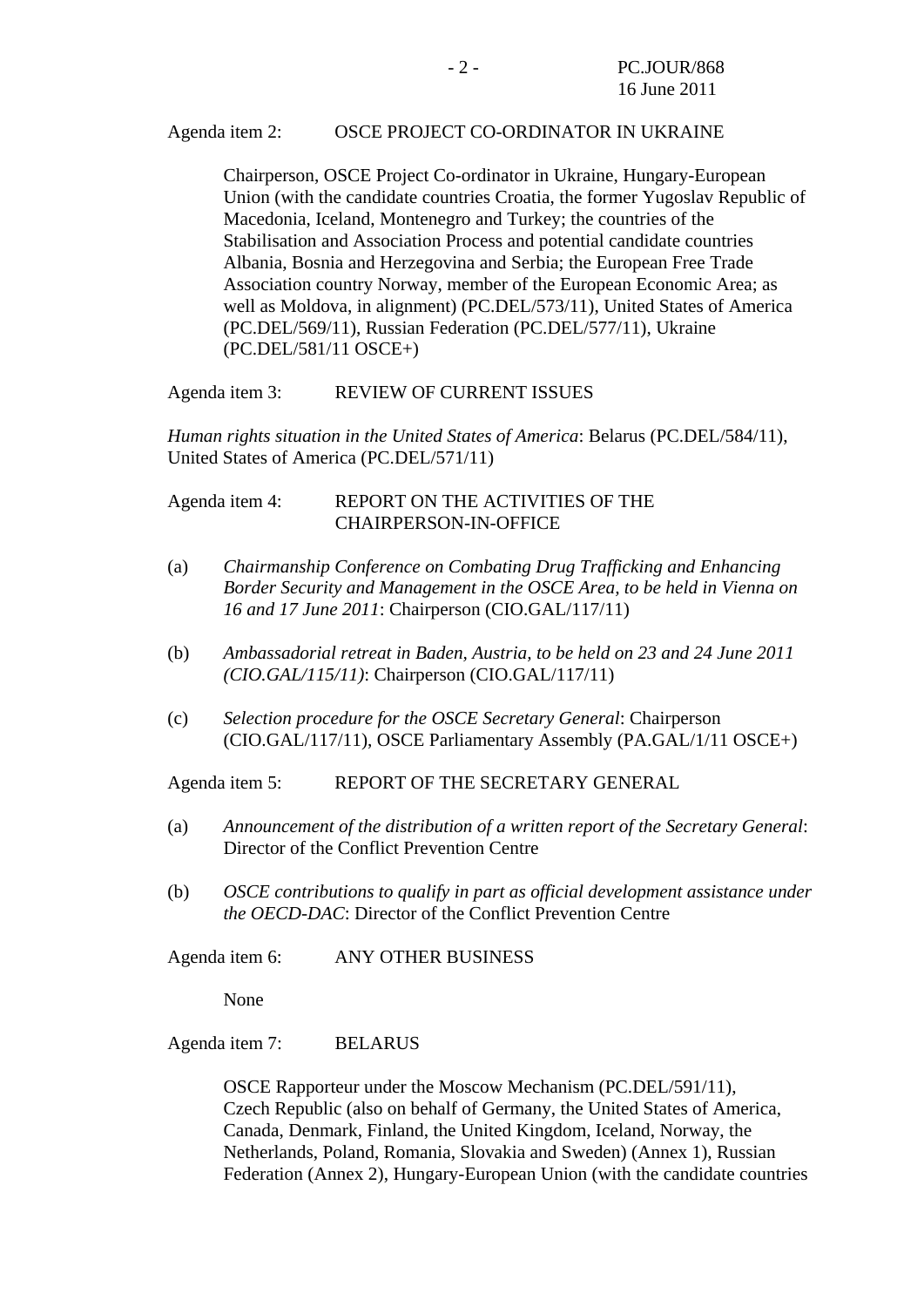Croatia, the former Yugoslav Republic of Macedonia, Iceland and Montenegro; the countries of the Stabilisation and Association Process and potential candidate countries Albania, Bosnia and Herzegovina and Serbia; as well as the European Free Trade Association country Norway, member of the European Economic Area, in alignment) (Annex 3), United States of America (Annex 4), Kazakhstan (PC.DEL/580/11), Switzerland (also on behalf of Liechtenstein) (Annex 5), Canada (Annex 6), Uzbekistan, Turkmenistan (PC.DEL/589/11 OSCE+), Armenia, Tajikistan, Belarus (Annex 7), Chairperson (CIO.GAL/118/11 OSCE+)

Point of order: Russian Federation

#### 4. Next meeting:

Wednesday, 22 June 2011, at 9.30 a.m., in the Neuer Saal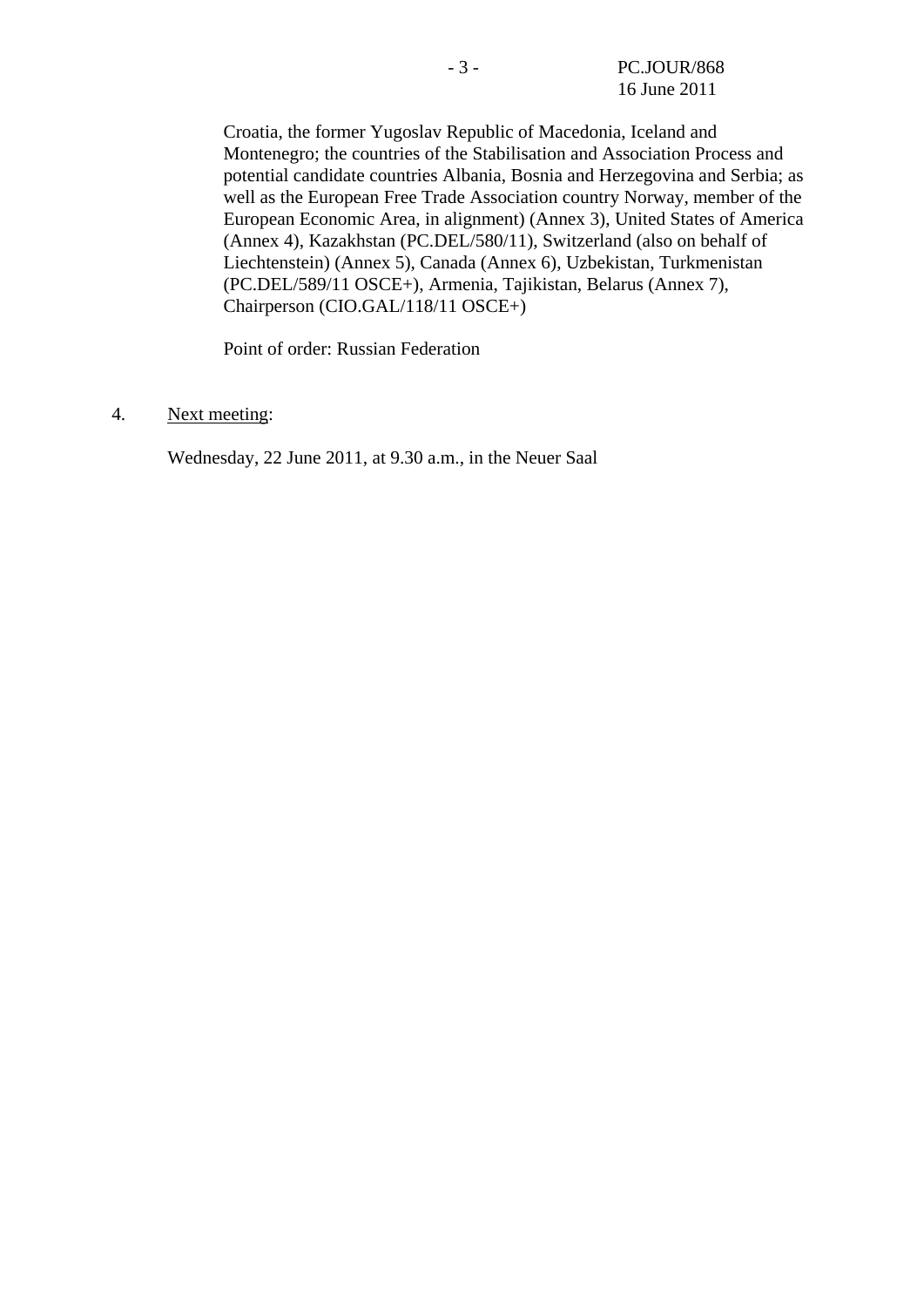

PC.JOUR/868

Original: ENGLISH

**868th Plenary Meeting**  PC Journal No. 868, Agenda item 7

# **STATEMENT BY THE DELEGATION OF THE CZECH REPUBLIC (ALSO ON BEHALF OF GERMANY, THE UNITED STATES OF AMERICA, CANADA, DENMARK, FINLAND, THE UNITED KINGDOM, ICELAND, NORWAY, THE NETHERLANDS, POLAND, ROMANIA, SLOVAKIA AND SWEDEN)**

Mr. Chairperson,

 The Czech Republic is delivering this statement for itself and on behalf of the following countries: Germany, the United States of America, Canada, Denmark, Finland, the United Kingdom, Iceland, Norway, the Netherlands, Poland, Romania, Slovakia and Sweden.

 We warmly welcome the OSCE Moscow Mechanism rapporteur Professor Emmanuel Decaux at the Permanent Council and thank him and his team for their dedicated work in preparing the OSCE Report on Belarus.

 We greatly appreciate the professionalism and commitment with which Professor Decaux fulfilled his challenging task and his thorough, comprehensive, and objective report.

 We welcome that the Permanent Council has the opportunity to discuss this important item in accordance with the human dimension mechanism provisions agreed in the Moscow Document in 1991.

#### Mr. Chairperson,

 At the Astana Summit, the Heads of State or Government of the participating States reaffirmed "categorically and irrevocably that the commitments undertaken in the field of the human dimension are matters of direct and legitimate concern to all participating States and do not belong exclusively to the internal affairs of the State concerned." The OSCE Moscow Mechanism is one of the instruments established by consensus and in good faith by all participating States to implement this common commitment. The full implementation of commitments in the human dimension, notably in the areas of human rights and fundamental freedoms, is at the core of the OSCE security community.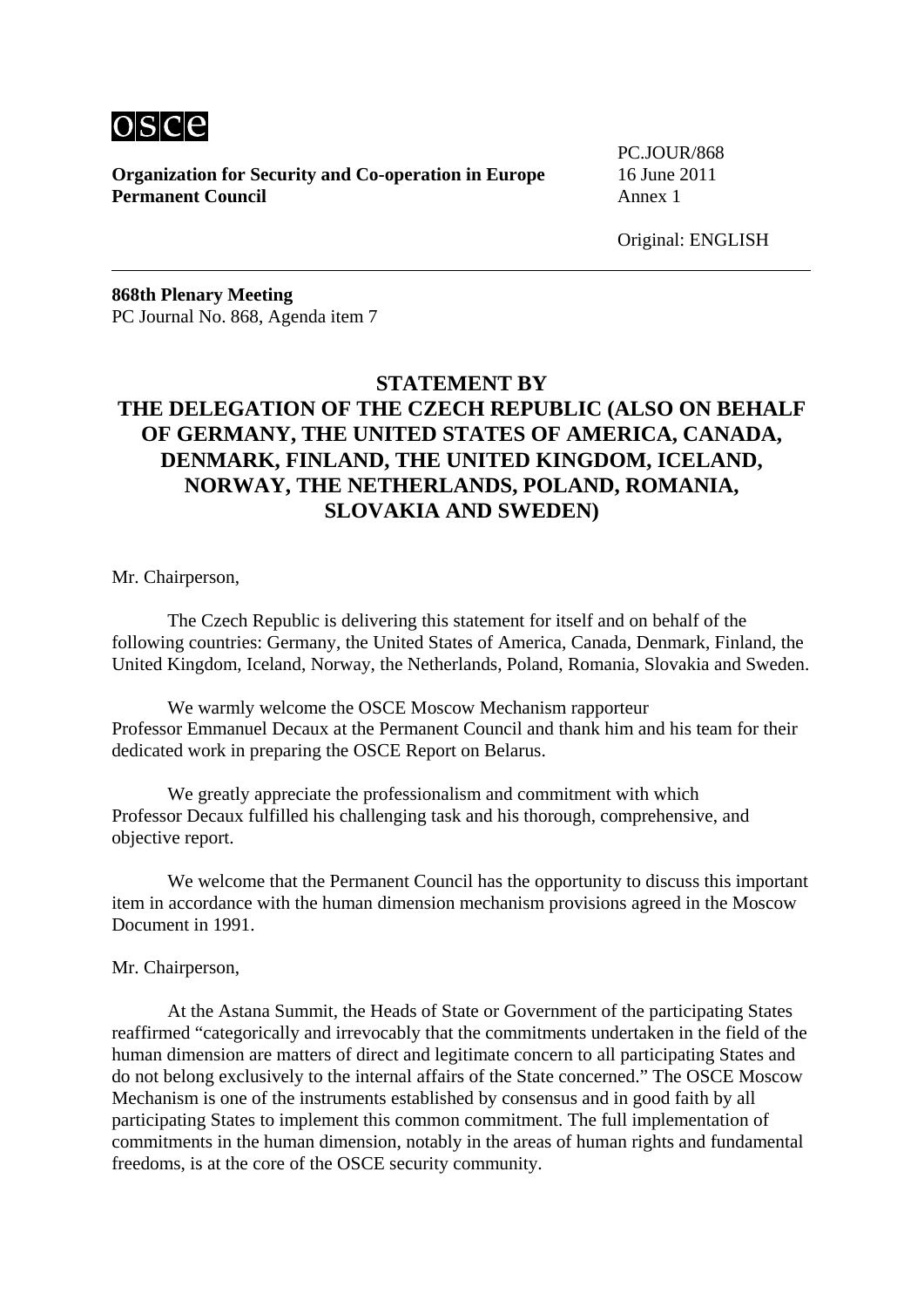The 14 participating States that invoked the Moscow Mechanism have been of the view that a particularly serious threat to the fulfilment of the provisions of the OSCE human dimension has arisen in Belarus. We therefore called for an OSCE fact-finding mission to enquire into the facts surrounding the demonstrations that took place in Belarus on 19 December 2010, as well as developments since then, in order to produce an independent and impartial report containing an accurate description of those facts as well as proposals and advice in response thereto.

 As we have stated previously, we consider the Moscow Mechanism a useful OSCE tool of co-operation and dialogue, as well as a means of clarifying possible misunderstandings. However, Belarus did not appoint its own rapporteur to provide input to the report, it did not permit Professor Decaux to visit Belarus, and it did not provide information to Professor Decaux. We continue to believe that it would have been in the interests of Belarus to co-operate with the OSCE Rapporteur in the preparation of the report in order to clarify possible misunderstandings and provide a thorough review of the situation. We were therefore disappointed that Belarus chose not to co-operate.

 Nonetheless, we consider the report as an important contribution for further dialogue and co-operation between the OSCE and Belarus in the framework of Belarus' promises to continue co-operation with and within the OSCE. We also believe the report should be brought to the attention of the UN Human Rights Council in Geneva and the broader international community.

 We remain deeply concerned about the state of human rights, democracy, and the rule of law in Belarus. We urge the government of Belarus to address the concerns raised in the Rapporteur's report as well as to implement the recommendations contained therein.

 We also reserve the right to come back to this topic at a later date in the Permanent Council.

I ask you, Mr. Chairperson, to attach this statement to the journal of the day.

Thank you.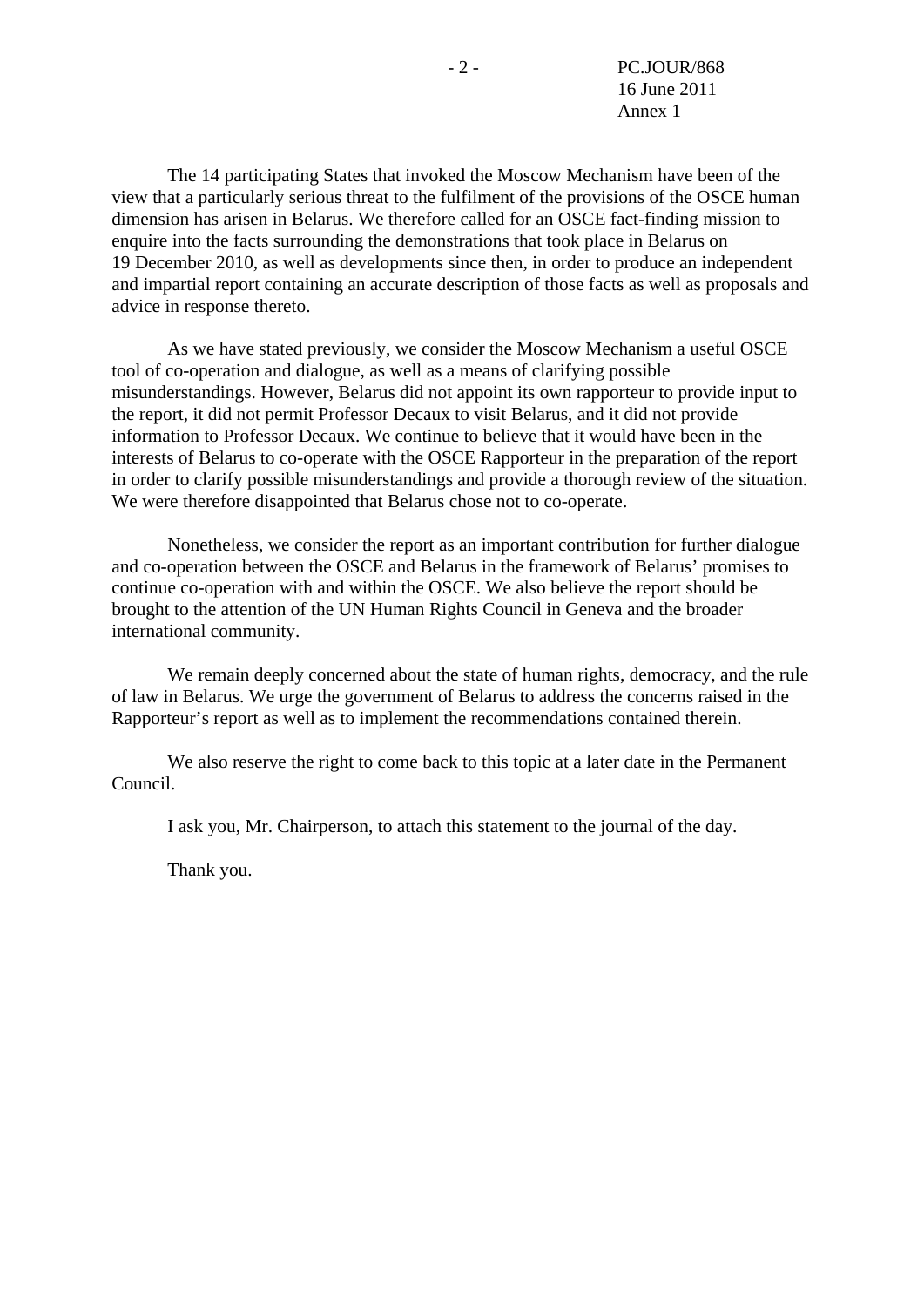

PC.JOUR/868

 ENGLISH Original: RUSSIAN

**868th Plenary Meeting**  PC Journal No. 868, Agenda item 7

## **STATEMENT BY THE DELEGATION OF THE RUSSIAN FEDERATION**

Mr. Chairperson,

 First of all, we should like to express our disappointment at the fact that despite the strong and valid objections by one delegation the Chairmanship still decided to hold a Permanent Council meeting on the basis of an agenda that was not based on consensus. In doing so it has assumed political responsibility for the possible negative consequences of this extremely unfortunate precedent. We consider this to be a wrong move.

 As regards the actual report by Mr. Emmanuel Decaux, we have no intention of commenting on its contents or providing any kind of assessment. At the same time, we cannot but express a number of general comments regarding the invoking of the Moscow Mechanism with respect to Belarus.

 We are deeply concerned about the attempts of certain countries and groups of States to exert political and economic pressure on sovereign States through non-consensual OSCE mechanisms, and what is more to impose recommendations that are not based on consensus and demand that participating States implement them. We do not understand the motives of those who initiated the invoking of the Moscow Mechanism against Belarus at a time when Minsk has shown an unprecedented degree of openness towards co-operation with the OSCE, having invited experts from the Office for Democratic Institutions and Human Rights to monitor judicial proceedings with regard to persons who were detained in the course of the events of 19 December 2010, with which we are all familiar.

 It is clear that the use of instruments known to be confrontational will not result in anything other than heightened tension. We have therefore opposed and continue to oppose any non-consensual action with regard to Belarus on the basis of the Moscow Mechanism.

 We believe that the non-consensual levers of the Moscow Mechanism became obsolete long ago. This was demonstrated a few years ago when they were used against another participating State. Unfortunately, nothing was learned from that negative experience. This is a cause for genuine disappointment.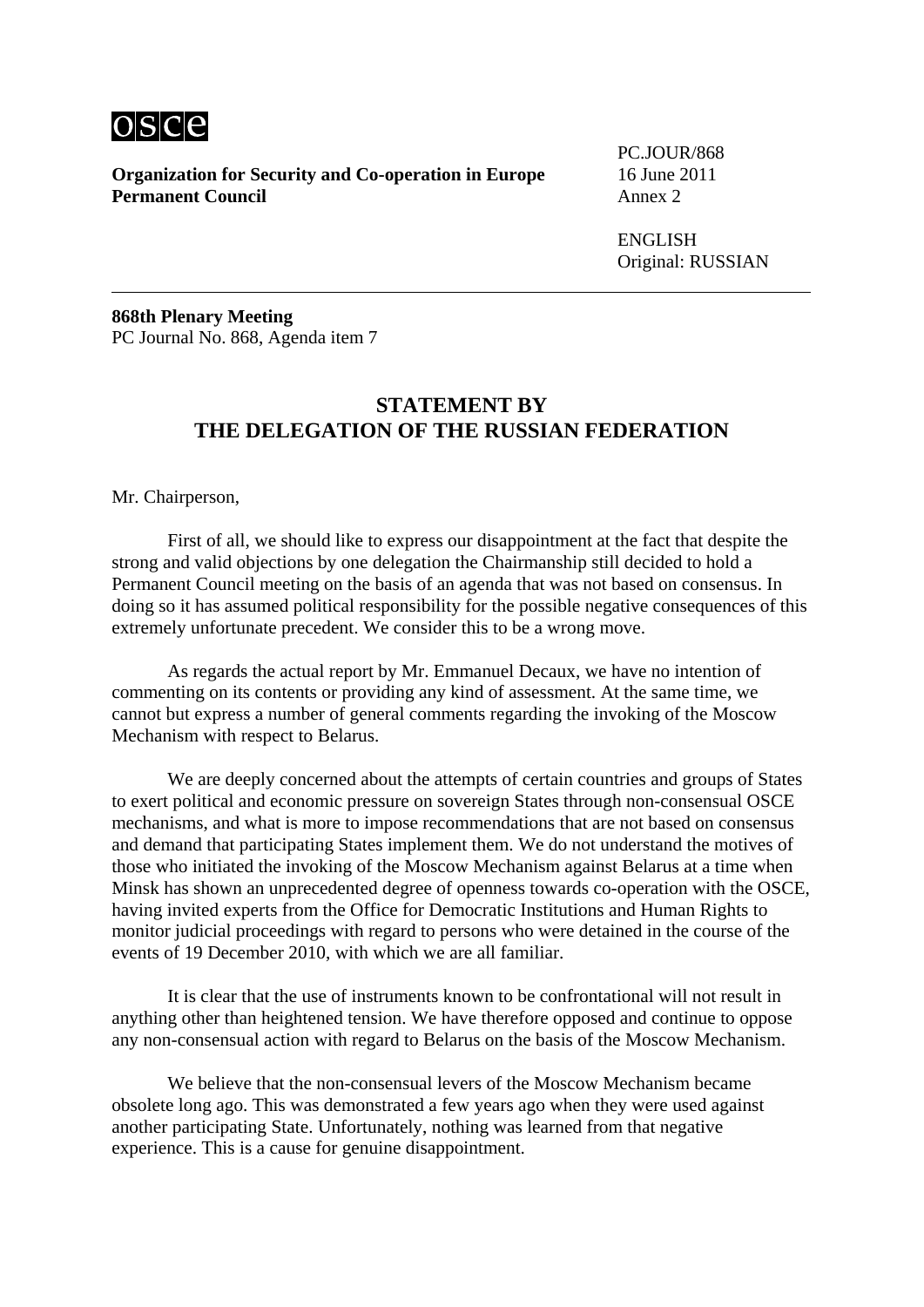We are unfortunately compelled to note that the heated discussions on this matter, which have been dragging on for several months now, are only damaging the OSCE, undermining its already tarnished reputation in the eyes of participating States. One has to ask oneself: who needs all this? Instead of giving individual States a "good dressing-down" it is important today more than ever before to focus on resolving strategic issues, namely consolidating the "security community" in line with the decisions adopted at the OSCE Summit in Astana. But what kind of joint steps towards this strategic goal can there be if even within the OSCE we cannot get rid of outdated stereotypes and dividing lines between countries?

 It is time to put a stop to the clearly protracted dispute surrounding the Moscow Mechanism. The time has come to move towards practical steps to promote the "security community" and to work on a consolidated agenda for the Ministerial Council meeting in Vilnius, which, incidentally, is only five months away.

Thank you for your attention.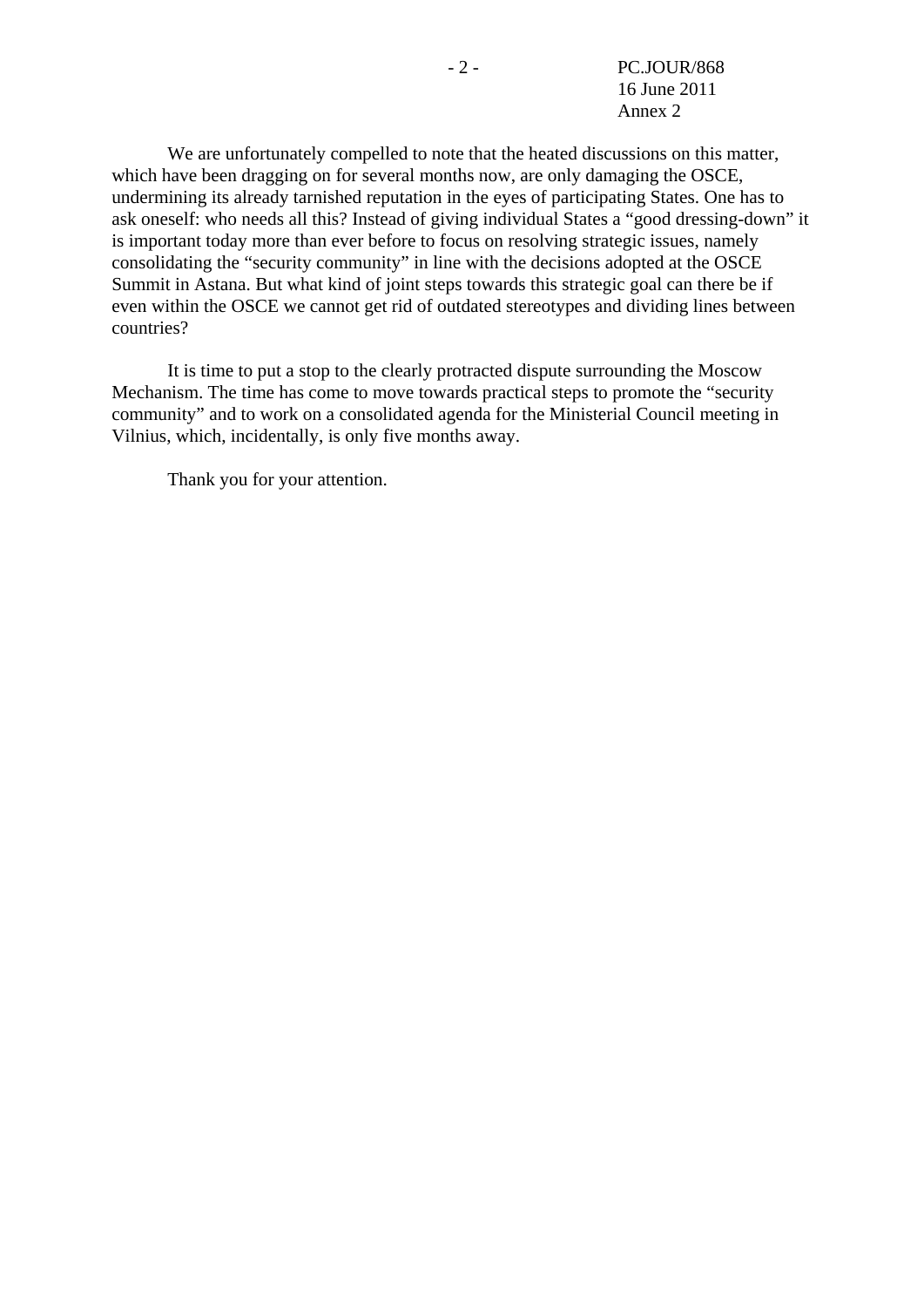

PC.JOUR/868

Original: ENGLISH

**868th Plenary Meeting**  PC Journal No. 868, Agenda item 7

### **STATEMENT BY THE EUROPEAN UNION**

 The European Union warmly welcomes Professor Emmanuel Decaux to the Permanent Council and thanks him for the OSCE Rapporteur's report on Belarus, prepared in accordance with the OSCE Moscow Mechanism.

 We would like to recall that on numerous occasions the EU has expressed its serious concern about the state of human rights in Belarus, with regard to freedom of expression, freedom of assembly, freedom of the media, as well as allegations of torture and cruel, inhuman and degrading treatment. We recall that at the Astana Summit all Heads of State or Government reaffirmed categorically and irrevocably that the commitments undertaken in the field of the human dimension are matters of direct and legitimate concern to all participating States and do not belong exclusively to the internal affairs of the State concerned.

 Regrettably, our dialogue in the Permanent Council has so far failed to dispel concerns about adherence by Belarus to OSCE principles and commitments, and the crackdown on democratic opposition, civil society and representatives of independent mass media continues unabated.

 Being unable to rely on the previously available monitoring capacity of the former OSCE Office in Minsk, the EU welcomes the report by Professor Decaux as an independent and impartial overview of the events of 19 December and the developments since then.

 We would like to reiterate that the Moscow Mechanism was developed to further respect for human rights, fundamental freedoms, democracy and the rule of law through dialogue and co-operation and assist in the resolution of specific relevant questions. It should be perceived as a tool for fostering dialogue and aimed at helping to solve problems, not to build new divisions. Under the Moscow Mechanism all participating States have committed themselves to co-operate fully with the expert mission, to facilitate its work and to grant the mission all the facilities necessary for the independent exercise of its functions, in particular to allow the mission to enter their territory without delay or hindrance.

 Regrettably, Belarus decided not to co-operate. The Belarusian authorities neither appointed their own rapporteur as a member of the mission nor granted the necessary assistance and access to Professor Decaux. With the latter, Belarus violated its OSCE commitments.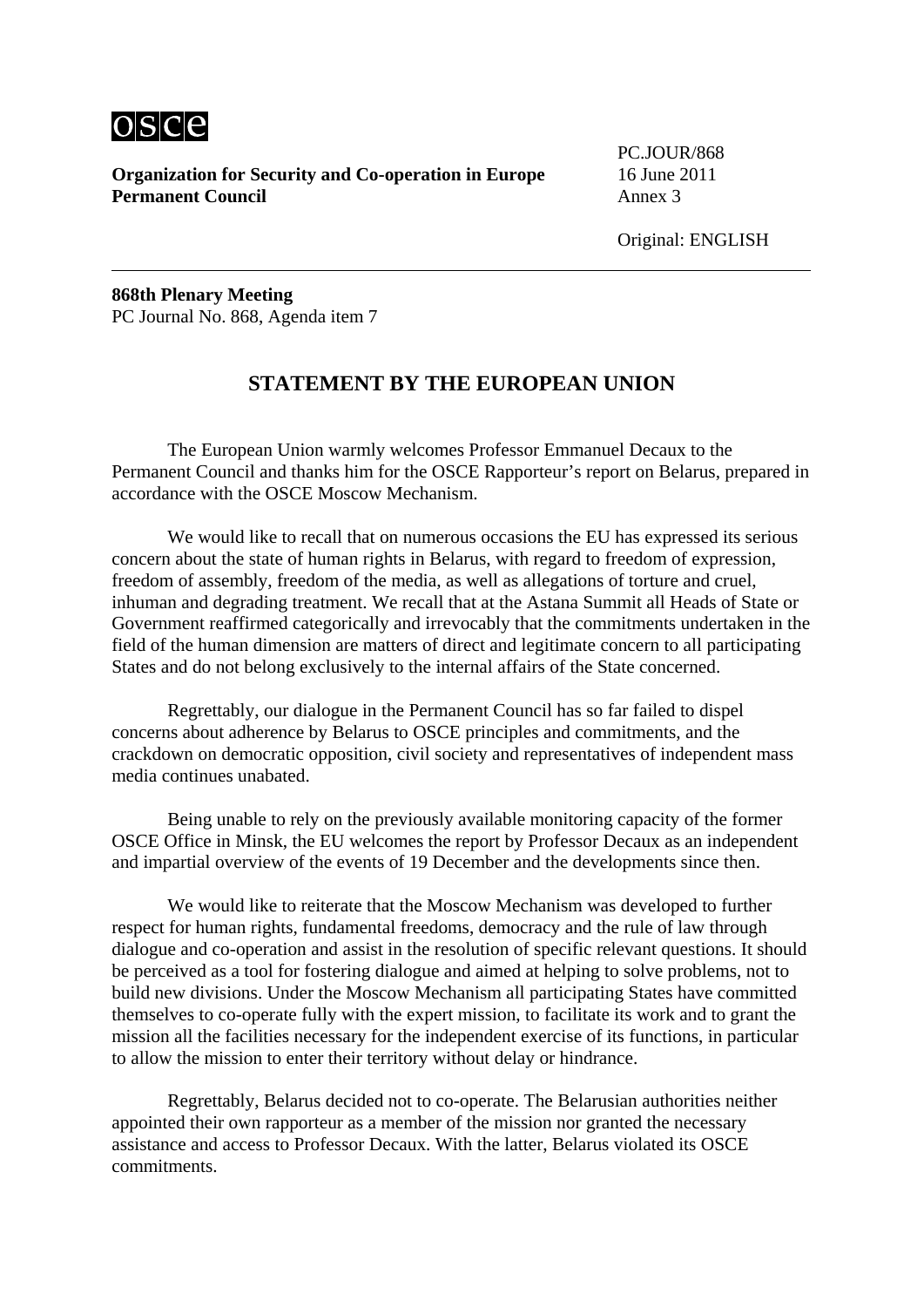We commend Professor Emmanuel Decaux for his professionalism, legal expertise and impartiality, which resulted in a balanced and factual approach to the subject matter. The report indicates "the seriousness, duration and scale of gross and systematic human rights violations, since the events of 19 December" and confirms our critical assessment of the situation in Belarus and non-compliance by Belarus with its OSCE commitments. The report brings us closer to understanding the scope and nature of the wave of repressions following last year's presidential elections in Belarus, and also offers a valuable set of recommendations.

 The EU expresses its hope that both the report and today's deliberations will contribute to improving the situation in Belarus. We call upon the Belarusian authorities to fully utilise the report and do their utmost to implement recommendations contained therein, including conducting an independent and impartial investigation into the 19 December events, as well as into the attack against presidential candidate Vladimir Neklyaev; reviewing the court judgements in cases related to the 19 December events; investigating on reported ill treatment of people detained and taking measures for the full prohibition and elimination of torture, inhuman, cruel and degrading treatment; ensuring effective access to justice for all detainees, suspects and defendants, as well as the independence of the judiciary; and taking effective measures to guarantee freedom of association and assembly and freedom of expression.

 The EU encourages Belarus to deepen its co-operation with the OSCE and its institutions, especially on matters related to fostering human rights, fundamental freedoms, rule of law and democratic standards.

 The EU calls again on Belarus to end the repression and to release immediately and rehabilitate all those detained and convicted on political grounds. The EU also calls upon Belarus to allow a meaningful OSCE presence in the country.

 The EU will continue to follow closely further developments in Belarus, not only in the context of the OSCE, but also elsewhere, including at the Human Rights Council in Geneva, where the EU has initiated a resolution on Belarus.

 Finally, the EU reiterates its readiness to assist the authorities of Belarus in meeting their OSCE commitments

 The candidate countries Croatia, the former Yugoslav Republic of Macedonia, Montenegro<sup>1</sup> and Iceland<sup>2</sup>, the countries of the Stabilisation and Association Process and

1

<sup>1</sup> Croatia, the former Yugoslav Republic of Macedonia and Montenegro continue to be part of the Stabilisation and Association Process.

<sup>2</sup> Iceland continues to be a member of the EFTA and the European Economic Area.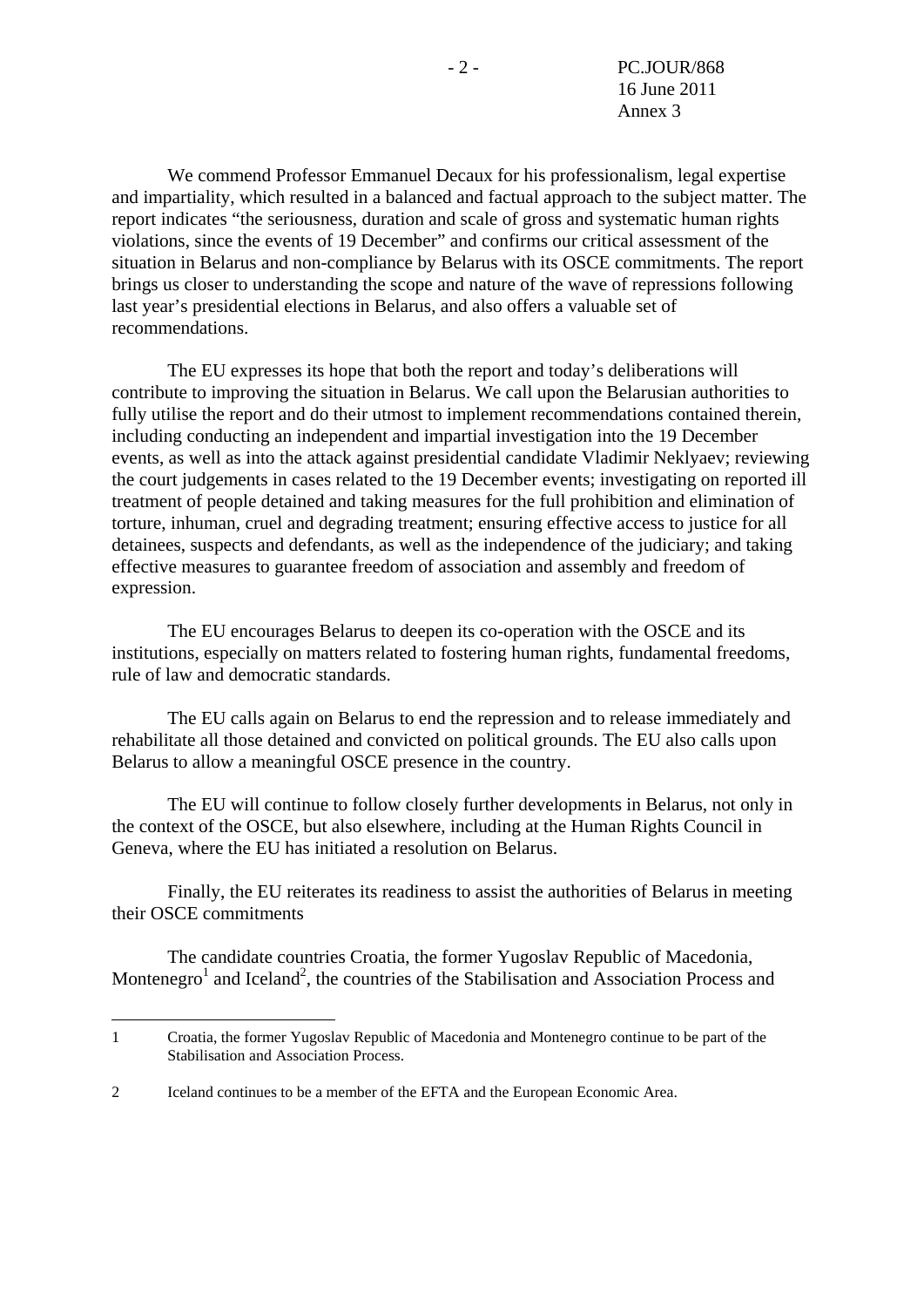potential candidate countries Albania, Bosnia and Herzegovina and Serbia, the European Free Trade Association country Norway, member of the European Economic Area, align themselves with this statement.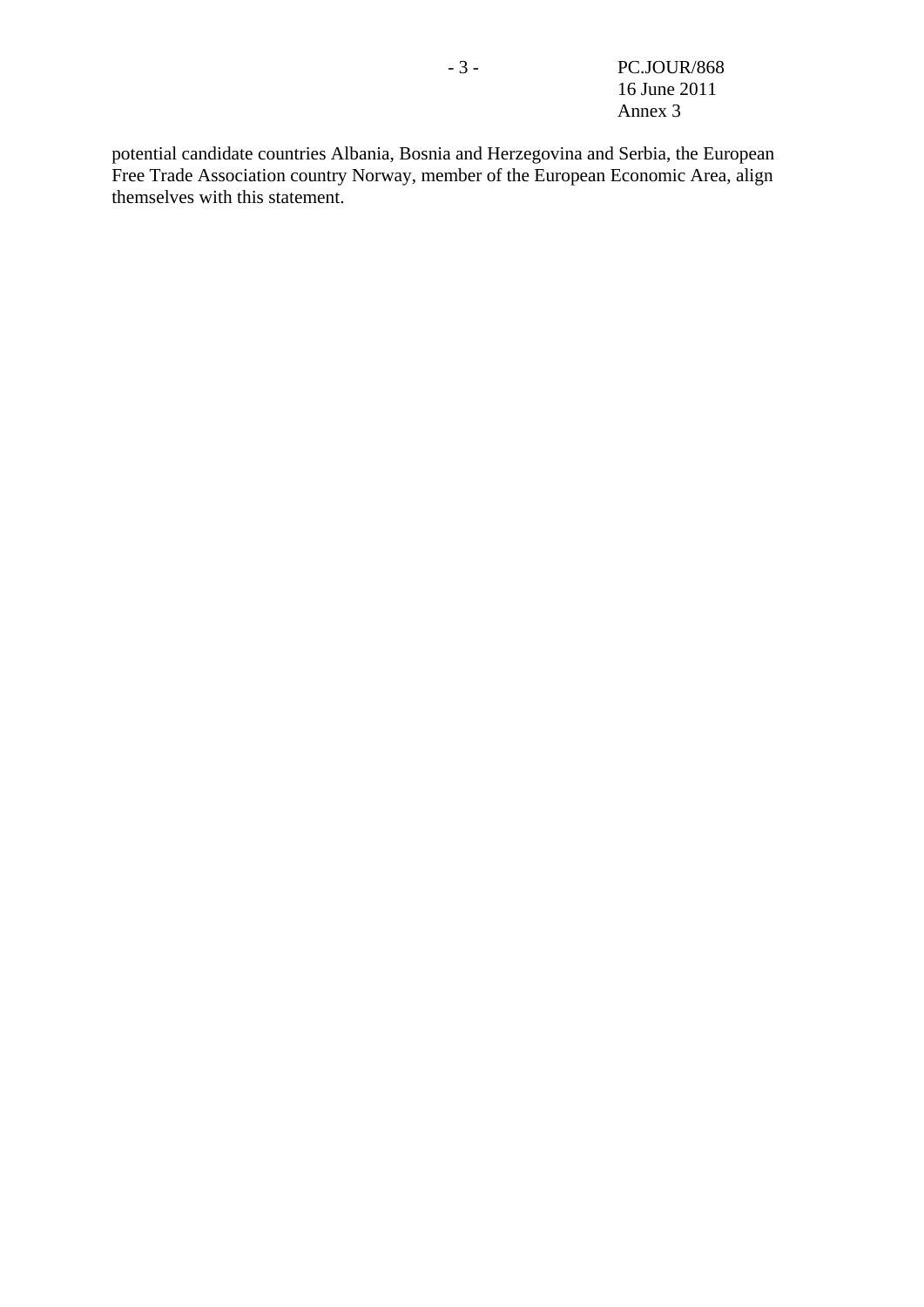

PC.JOUR/868

**868th Plenary Meeting**  PC Journal No. 868, Agenda item 7

## **STATEMENT BY THE DELEGATION OF THE UNITED STATES OF AMERICA**

Thank you, Mr. Chairperson.

 In addition to subscribing fully to the statement read on behalf of the 14 invoking States, I would like to add the following:

 We join in welcoming Professor Decaux to the Permanent Council as the OSCE Rapporteur for the Moscow Mechanism. We thank him for his comprehensive report documenting his fact-finding mission.

 Like others at this table, the United States remains deeply concerned by the events that have taken place in Belarus since 19 December 2010.

 The Moscow Mechanism Rapporteur's report contains a number of constructive recommendations that can help Belarus better fulfil its OSCE commitments.

 The OSCE and the international community should focus on the concerns raised in the report. To do so requires that we all remain engaged with the people of Belarus.

 Mr. Chairperson, the United States would be pleased to see closer co-operation between Belarus and the OSCE on a wide range of issues.

 The government of Belarus has, on repeated occasions, declared its willingness to co-operate with the OSCE. The Belarus delegation here has repeatedly promised to present a proposed program of co-operation.

 Yet, the mandate for the OSCE Office in Minsk was not extended. The Representative on Freedom of the Media, Dunja Mijatovic, has not been allowed to visit Belarus since the events of 19 December. Likewise, a fact-finding mission by the OSCE Parliamentary Assembly Working Group on Belarus was rejected and the Chair of the OSCE PA Working Group was denied a visa to observe the trials of the political prisoners. While the presence of a limited ODIHR trial monitoring team is welcomed, we believe a more meaningful OSCE presence in Belarus is needed.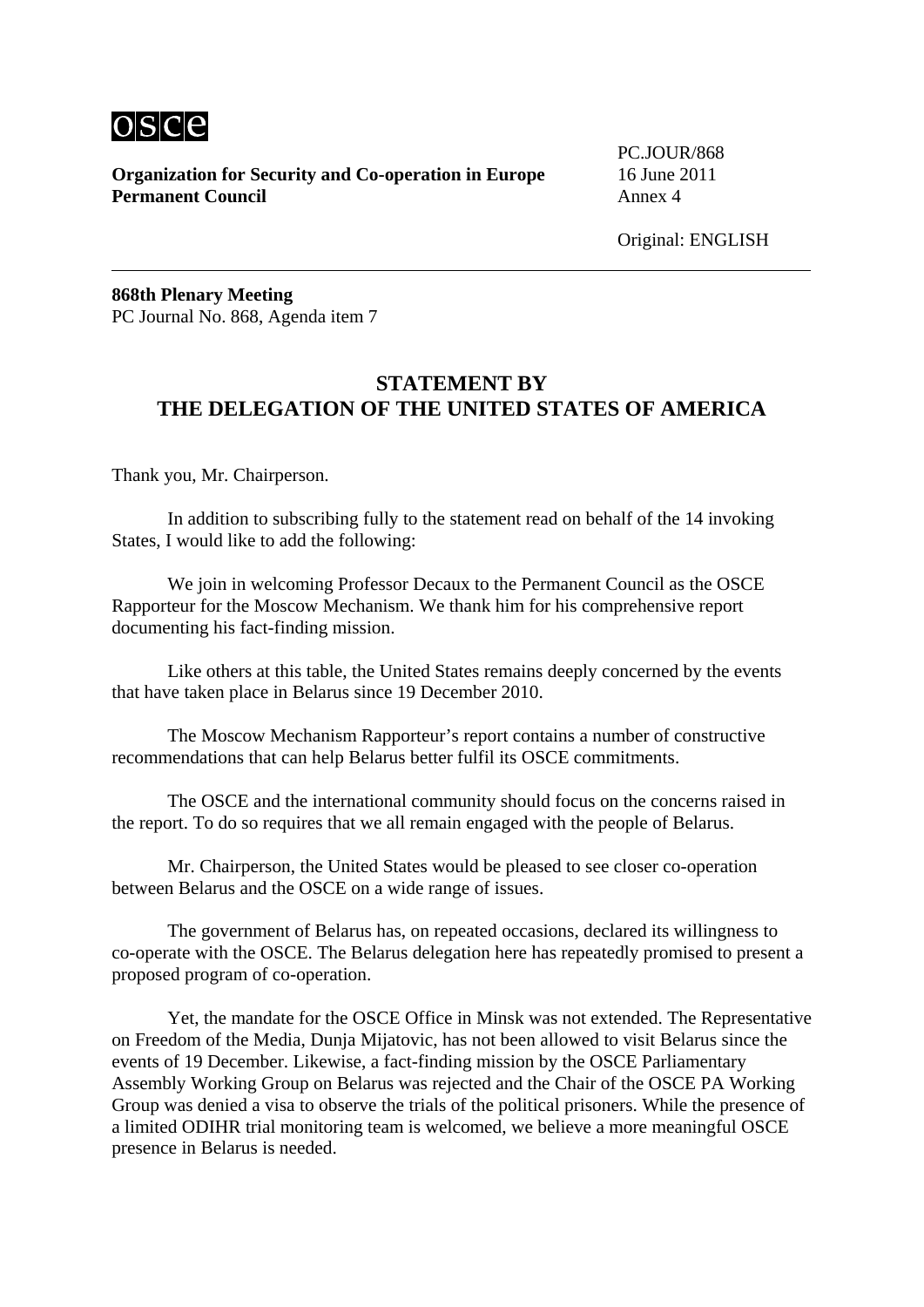Furthermore, human rights defenders from Russia and Ukraine attempting to monitor, report, and advise the Government of Belarus on the human rights situation have been targeted for expulsion or banned from re-entering Belarus. Mr. Lukashenko has called for the expulsion of foreign media from Belarus, and at least one journalist from Russia has been expelled.

 U.S. policy remains clear. We urge the Government of Belarus to study closely the Rapporteur's recommendations. The OSCE, its institutions, and the international community at large are standing by to help the people of Belarus. As the Rapporteur's report recommends, Belarus should fully implement its international commitments. Special attention should be paid to its commitments to protect human rights and fundamental freedoms, including media freedom, prohibiting torture and upholding the rule of law.

 Likewise, Belarus should co-operate with the OSCE on legal and judicial review. This should include review of the trials related to the events of 19 December, which my government has consistently condemned. As we have said, their results should be reversed and the government should develop a judicial system based on international standards of due process.

 Mr. Chairperson, we once again call on the Government of Belarus to immediately and unconditionally release all political prisoners and cease continuing human rights violations against critics of the government, who remain at risk of harassment and arbitrary arrest.

Thank you, Mr. Chairperson.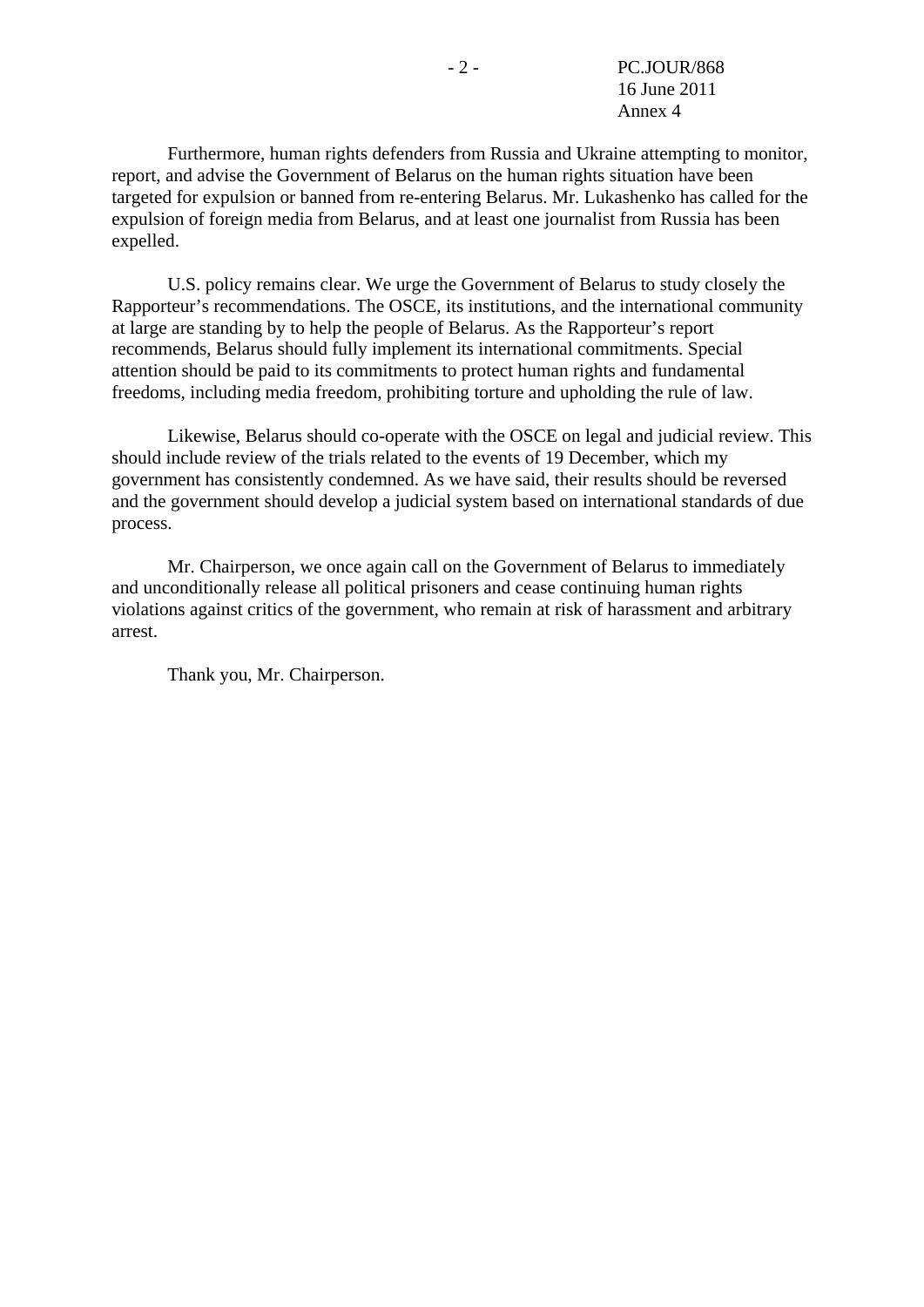

PC.JOUR/868

 ENGLISH Original: GERMAN

**868th Plenary Meeting**  PC Journal No. 868, Agenda item 7

# **STATEMENT BY THE DELEGATION OF SWITZERLAND (ALSO ON BEHALF OF LIECHTENSTEIN)**

Mr. Chairperson,

 I am also speaking on behalf of Liechtenstein. We welcome Professor Decaux to the Permanent Council and thank him for his detailed report.

 The events in Belarus that have been described by Professor Decaux are most alarming. They contradict our understanding of democracy, the rule of law and human rights protection.

 In our view and in accordance with the recommendations regarding follow-up, the report should be published, distributed and also made available electronically. The question is whether it might be useful to further expand the information that was available to Professor Decaux and could not be evaluated.

 The events of 19 December 2010 took place a mere two weeks after the Astana Summit, at which OSCE commitments were reaffirmed. In his address in Astana, President Lukashenko stressed that Belarus aspired to strengthen the OSCE *acquis* – from nuclear disarmament to protecting human rights. This is a clear commitment to OSCE obligations, and one which we take seriously.

 In our statement of 7 April 2011 we urged that the invoking of the Moscow Mechanism should be taken as a starting point for a further exchange of views on all OSCE commitments. Belarus has moreover already made a number of substantial proposals for co-operation. These should now be incorporated into an action plan so that they can be given more substance. The Office for Democratic Institutions and Human Rights could offer helpful support in this connection.

 It is a matter of demonstrating how Belarus, with the support of the OSCE, can meet its national and international commitments in the areas of democracy, the rule of law and human rights and of recognizing that these commitments have to be observed.

I would ask that this statement be attached to the journal of the day.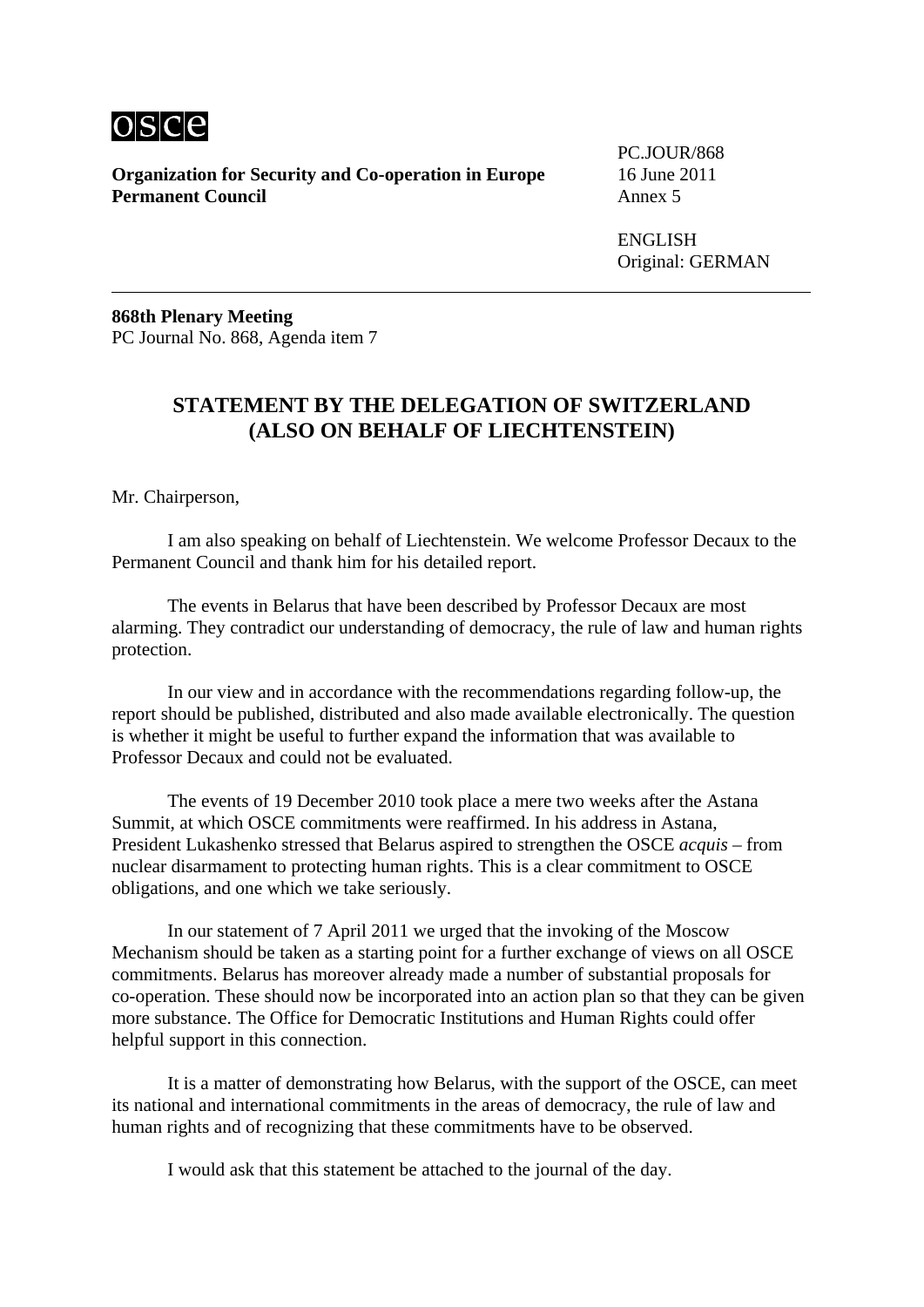

PC.JOUR/868

Original: ENGLISH

**868th Plenary Meeting**  PC Journal No. 868, Agenda item 7

### **STATEMENT BY THE DELEGATION OF CANADA**

Mr. Chairperson,

 Canada fully subscribes to the statement delivered in the Council today by the Czech Republic, on behalf of 14 countries invoking the OSCE Moscow Mechanism, but now wishes to add its national position on this important matter.

 We join others in welcoming Professor Decaux to the Permanent Council and thanking him for his Rapporteur's report on the situation in Belarus following the Presidential elections of 19 December 2010 (ODIHR.GAL/39/11 of 14 June 2011). We believe that Professor Decaux has fulfilled his task as OSCE Special Rapporteur ably, with independence and impartiality.

 Canada wishes to stress that this OSCE report, now being released, is intended as an instrument of dialogue and co-operation to promote and protect the human rights of every member of Belarusian society. It is an open invitation to Belarus to engage constructively – an invitation that should not be missed.

 The report from this fact-finding mission outlines the seriousness, duration and scale of the gross and systematic human rights violations by the regime in Minsk, since the events of 19 December 2010. We strongly urge Belarus to reflect on the report's findings and recommendations, and to demonstrate adherence to OSCE commitments and standards by immediately stopping all politically motivated trials and the ongoing harassment of civil society and the media, and by releasing all political prisoners.

 The Belarusian Government must respect the rights of its people and meet its obligations under international law. The Government of Canada remains dismayed that, in today's modern Europe, the regime in Minsk continues to disregard respect for human rights and the rule of law.

 To conclude, Canada wishes to express its continued solidarity with the Belarusian people and our renewed commitment to supporting the development of civil society in Belarus. We take this opportunity to reiterate our readiness to assist the authorities of Belarus in meeting their OSCE commitments. We also call for the restoration of a meaningful OSCE presence in Belarus.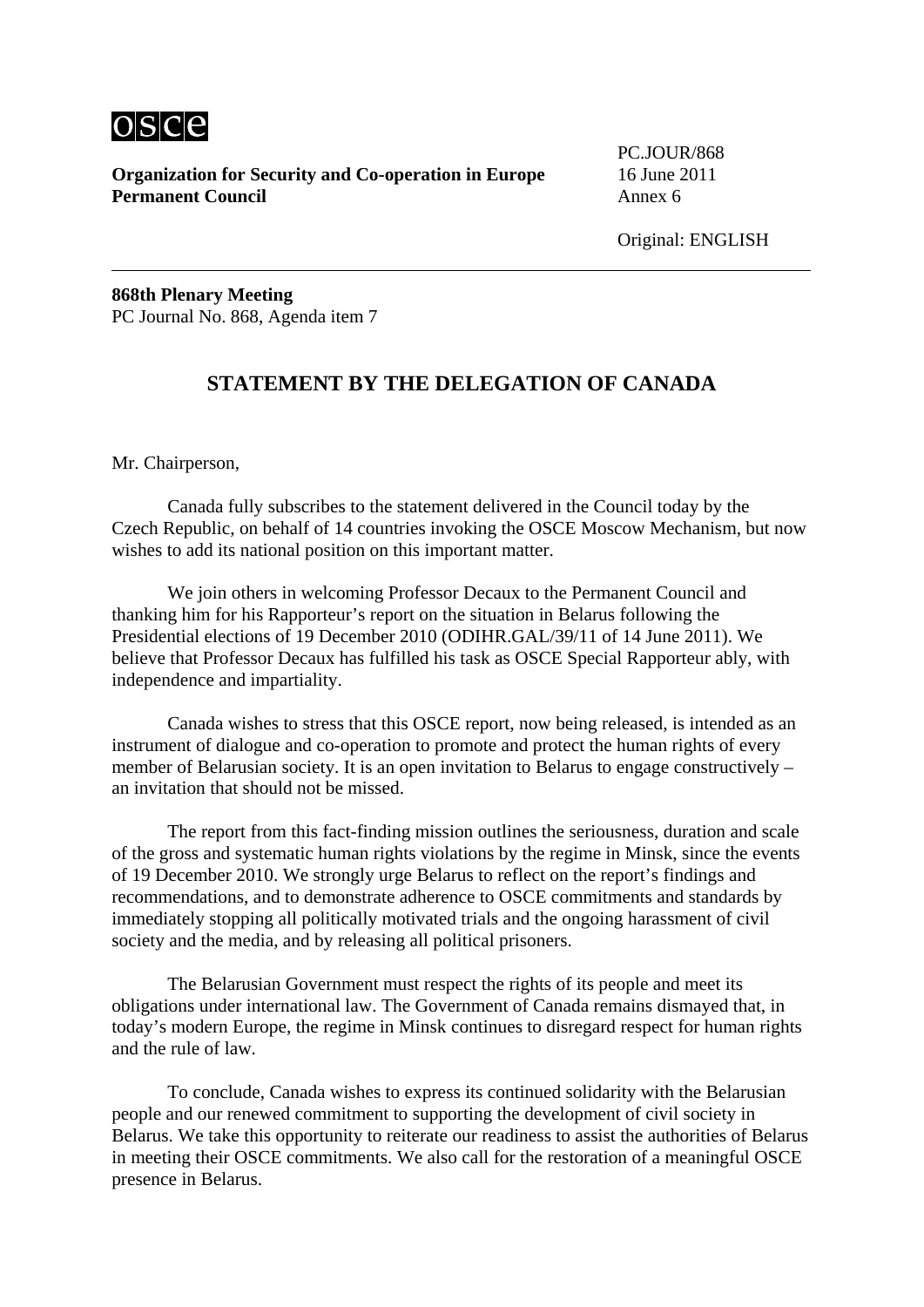Mr. Chairperson, my delegation asks you to append this statement to the journal of the day.

Thank you, merci.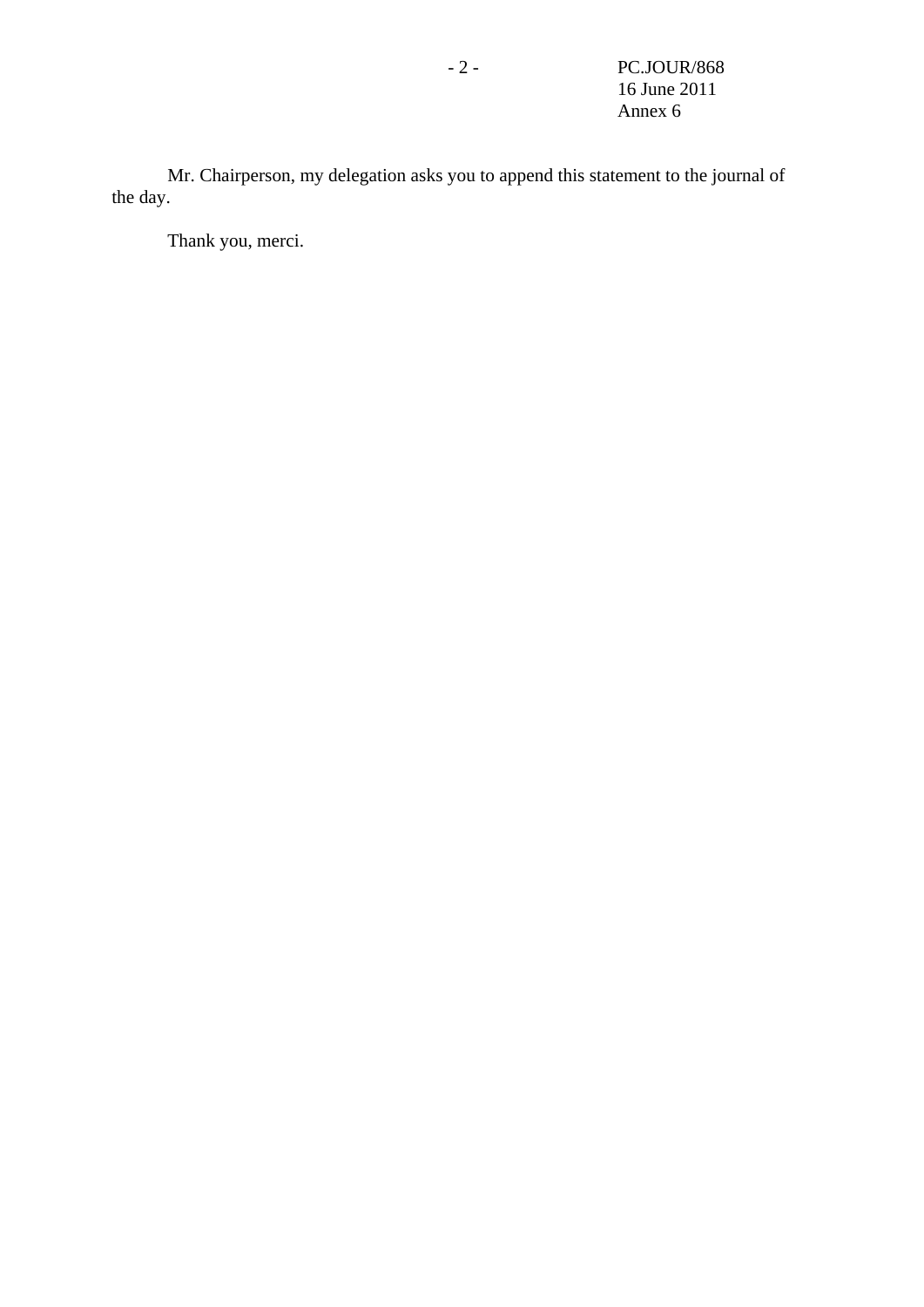

PC.JOUR/868

 ENGLISH Original: RUSSIAN

**868th Plenary Meeting**  PC Journal No. 868, Agenda item 7

### **STATEMENT BY THE DELEGATION OF BELARUS**

Mr. Chairperson,

 First of all, allow me to express once again our principled objection to the inclusion of the Belarus question as a separate item on the agenda of today's meeting of the Permanent Council and also our deep regret that despite our well-founded position the Chairmanship has openly ignored the opinion of one of the participating States, and in so doing has caused serious damage to the consensual nature of the activities of our common Organization.

 Nevertheless, since the OSCE Permanent Council is a forum for political dialogue, we should like once again to inform all the participating States openly of the position of the Republic of Belarus with regard to the invoking of the Moscow Mechanism and also to the so-called "report" presented today.

 Firstly, we are firmly convinced that the Moscow Mechanism is now definitively outdated and is not the instrument for mutually respectful dialogue and constructive co-operation that our predecessors in the early days of the establishment of the OSCE may have intended it to be. Its non-consensual and essentially confrontational nature contravenes our Organization's strategic objectives, including that of building a genuine security community free of dividing lines, something which the leaders of our countries agreed upon at last year's summit in Astana.

 Experience has shown that attempts to invoke this mechanism lead, rather, to polarization and confrontation within the OSCE and do not contribute to the search for a solution to problematic issues and to the resolution of mutual concerns.

 Unfortunately, the initiative of 14 countries to invoke the Moscow Mechanism with respect to Belarus has merely confirmed that they are attempting to use this instrument primarily to exert open political pressure on my country and to justify their own discriminatory measures, which run counter to OSCE commitments.

 Secondly, as our delegation has repeatedly noted, we disagree categorically with the assessment of the situation in Belarus by the countries initiating the invoking of the Moscow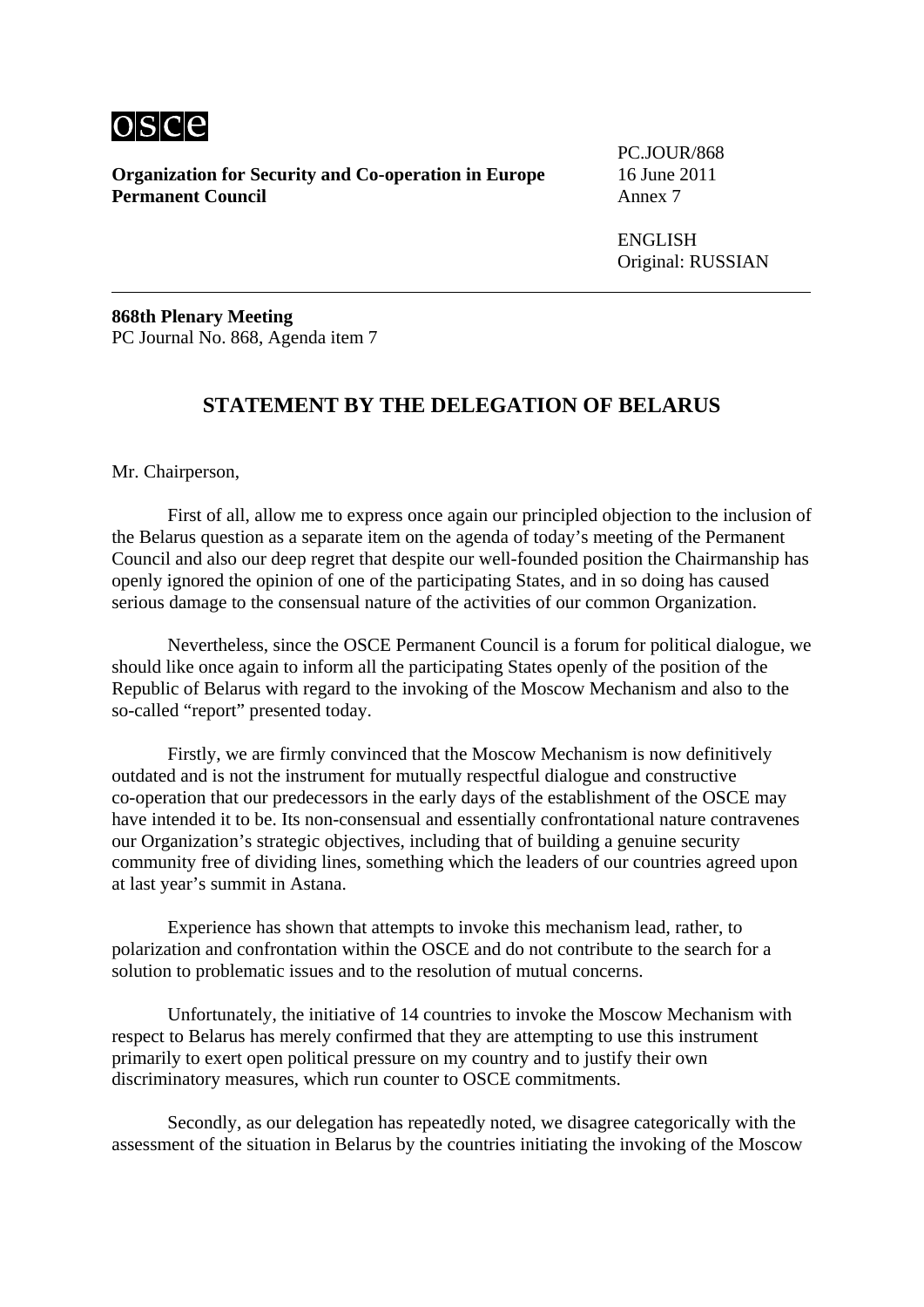Mechanism, and we consider the claims that there is some kind of "threat to the fulfilment of OSCE commitments" in the Republic of Belarus to be completely unfounded.

 Considering that Belarus has regularly informed the members of the Permanent Council of all issues of interest or concern to our partners, and considering the work in Belarus of a mission of experts from the Office for Democratic Institutions and Human Rights who are monitoring the judicial proceedings against the participants in the events of 19 December 2010 in Minsk, there were neither sufficient grounds nor the necessary conditions from a procedural point of view for invoking the above-mentioned mechanism. Furthermore, such a step was contrary to the provisions of the OSCE Moscow Document itself, which does not allow two missions to be sent to one country on the same matter at the same time.

 However, as the further course of events has shown, the initiating countries were not particularly concerned with observing the formal procedures of the Moscow Document including, for example, the deadlines set for the preparation of the report.

 All this led to our principled refusal to co-operate within the framework of this initiative of the 14 countries or to collaborate in any way with the so-called "rapporteur".

 Thirdly, with regard to the report itself that was presented today, that document does not stand up to scrutiny in terms of "professionalism, objectivity, independence and impartiality".

 The report is highly tendentious in nature. It is dominated by the most unfounded assessments of the situation in Belarus, while completely ignoring the official arguments and comments of the Belarusian side with regard to the events in Minsk in December. The document contains virtually no analysis by the "rapporteur" himself, and the main sources of his assessments and inferences are one-sided reports and statements by the initiating countries or supporters of the invoking of the Moscow Mechanism.

 In particular, the conclusions of the "rapporteur" are based primarily on extracts from the 2010 human rights report of the United States Department of State, statements by the European Parliament, the European Union and the Council of Europe as well as a number of international non-governmental organizations that do not even have offices in Belarus.

 Essentially, the report presented is simply a compilation of biased and one-sided political assessments, and not a balanced conclusion based on a thorough analysis of all available facts and circumstances as well as of the legal provisions.

 The document contains no references to the specific norms of the international agreements of the Republic of Belarus which were ostensibly violated. The "rapporteur" refers quite superficially to the specific OSCE commitments, thus demonstrating his inadequate grasp of our Organization's normative basis. We shall not even mention the absence of any deep knowledge of the Belarusian national legislation on the part of the report's author.